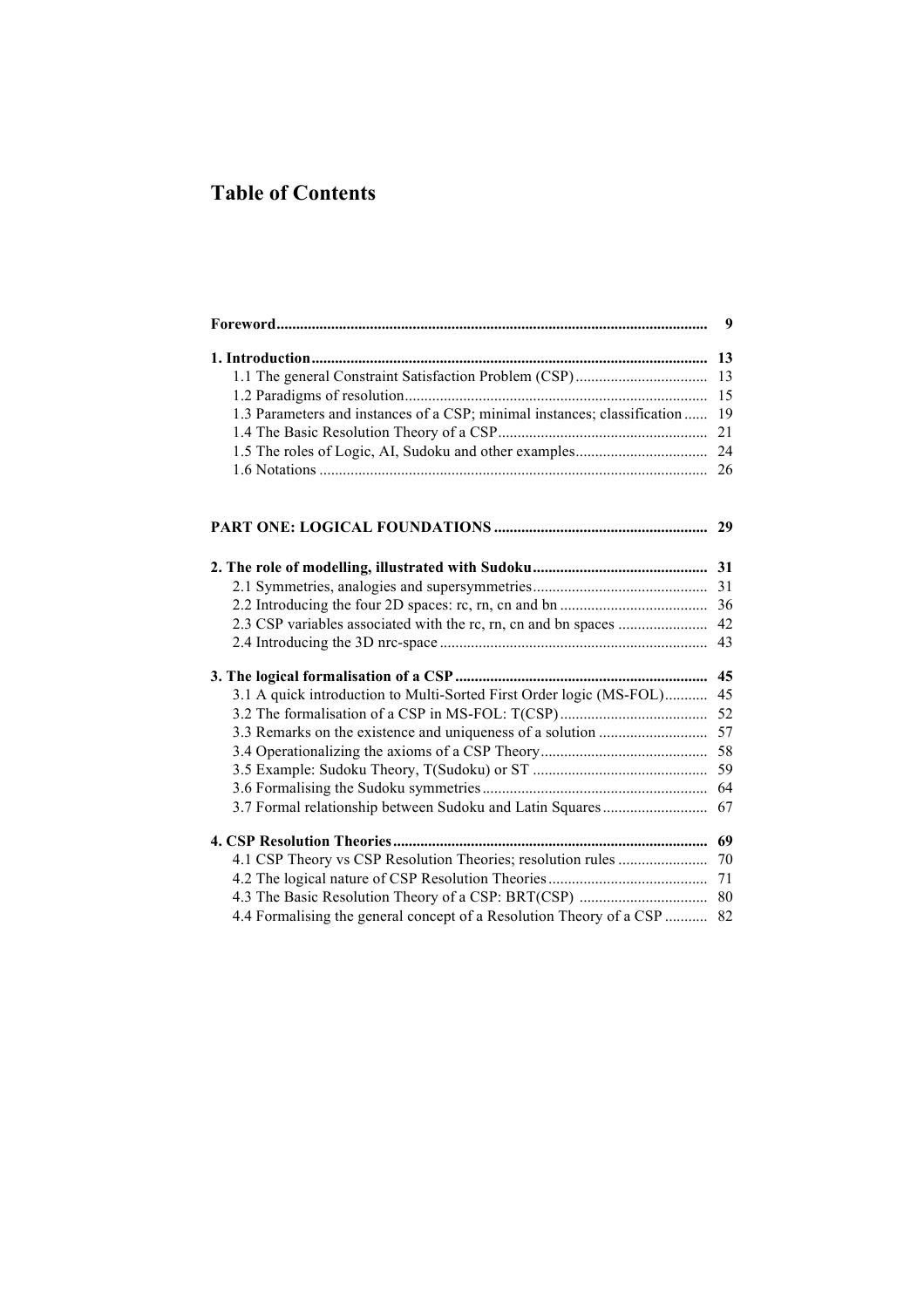| 4.7 Sudoku symmetries and the three fundamental meta-theorems 88                     |  |
|--------------------------------------------------------------------------------------|--|
|                                                                                      |  |
|                                                                                      |  |
|                                                                                      |  |
|                                                                                      |  |
|                                                                                      |  |
|                                                                                      |  |
|                                                                                      |  |
| 5.4 Whip and braid resolution theories; the W and B ratings  102                     |  |
| 5.5 Confluence of the B <sub>n</sub> resolution theories; resolution strategies  104 |  |
|                                                                                      |  |
|                                                                                      |  |
| 5.8 About loops in bivalue- and z- chains, in whips and in braids 114                |  |
|                                                                                      |  |
|                                                                                      |  |
| 5.11 Whips in n-Queens and Latin Square; definition of SudoQueens  131               |  |
|                                                                                      |  |
|                                                                                      |  |
|                                                                                      |  |
| 6.3 The real distribution of clues and the number of minimal puzzles  147            |  |
| 6.4 The W-rating distribution as a function of the generator  149                    |  |
|                                                                                      |  |
|                                                                                      |  |
|                                                                                      |  |
|                                                                                      |  |
|                                                                                      |  |
|                                                                                      |  |
| 7.3 g-whip and g-braid resolution theories; the gW and gB ratings 160                |  |
| 7.4 Comparison of the ratings based on whips, braids, g-whips and g-braids. 162      |  |
| 7.5 The confluence property of the gB <sub>n</sub> resolution theories 164           |  |
|                                                                                      |  |
|                                                                                      |  |
|                                                                                      |  |
|                                                                                      |  |
|                                                                                      |  |
|                                                                                      |  |